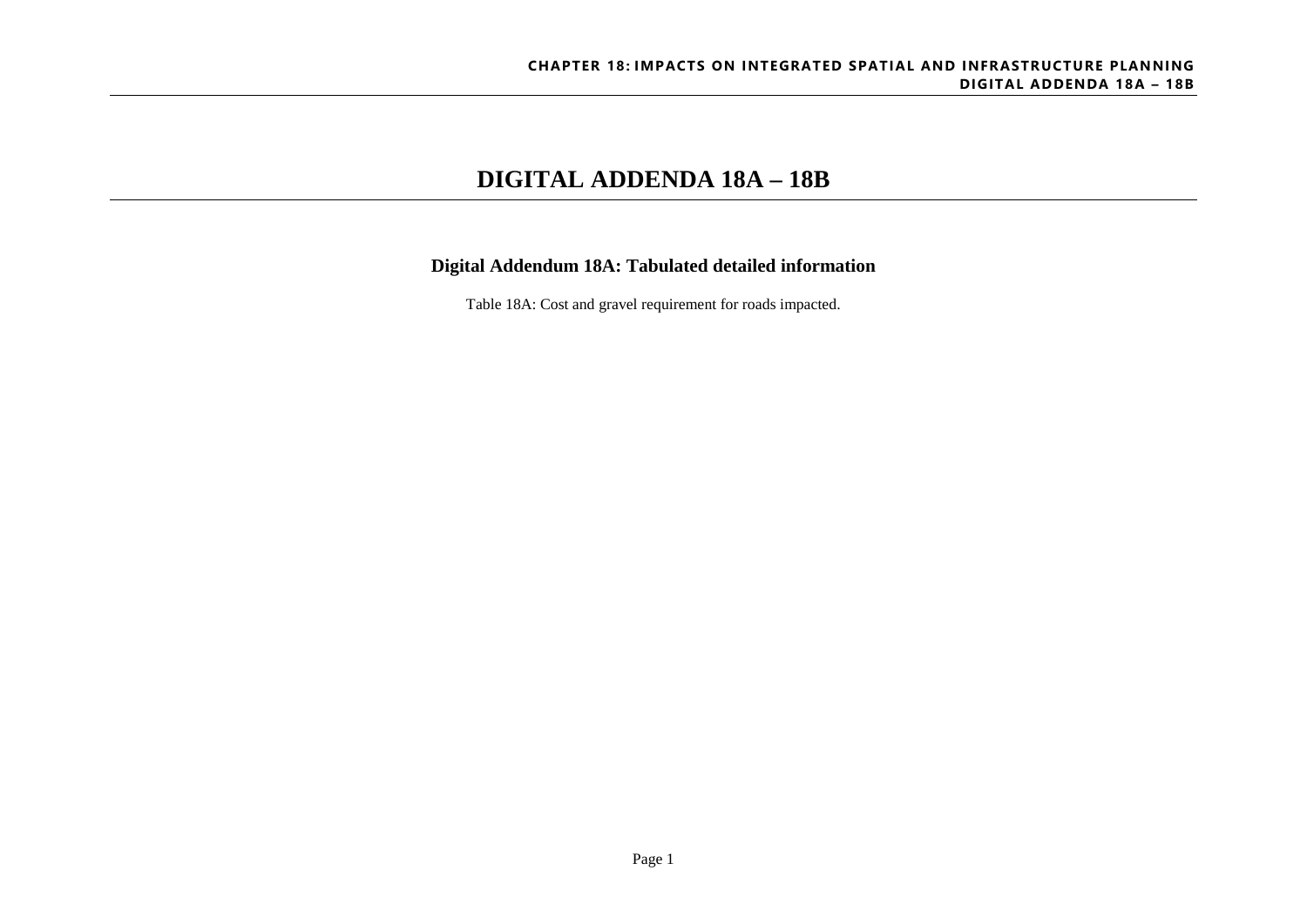## **CHAPTER 18: IMPACTS ON INTEGRATED SPATIAL AND INFRASTRUCTURE PLANNING DIGITAL ADDENDA 18A – 18B**

| Road type<br><b>Paved roads</b><br>Routine maintenace cost per km<br>Reseal frequency in years                                                                                                                                                                                             |                    |           |                                     |               | Cost to<br>rehabilitate<br>to required<br>base |           |                                |               |           |                                |               |           |                                |               |
|--------------------------------------------------------------------------------------------------------------------------------------------------------------------------------------------------------------------------------------------------------------------------------------------|--------------------|-----------|-------------------------------------|---------------|------------------------------------------------|-----------|--------------------------------|---------------|-----------|--------------------------------|---------------|-----------|--------------------------------|---------------|
|                                                                                                                                                                                                                                                                                            |                    |           | Scenario 0                          |               | standard*                                      |           | Scenario 1                     |               |           | <b>Scenario 2</b>              |               |           | <b>Scenario 3</b>              |               |
|                                                                                                                                                                                                                                                                                            |                    |           |                                     |               |                                                |           |                                |               |           |                                |               |           |                                |               |
|                                                                                                                                                                                                                                                                                            |                    | R 100 000 |                                     |               |                                                | R 110 000 |                                |               | R 110 000 |                                |               | R 125 000 |                                |               |
|                                                                                                                                                                                                                                                                                            |                    |           | 10 years                            |               |                                                |           | 9 years                        |               |           | 9 years                        |               |           | 7 years                        |               |
|                                                                                                                                                                                                                                                                                            | <b>Road length</b> |           |                                     |               |                                                |           |                                |               |           |                                |               |           |                                |               |
|                                                                                                                                                                                                                                                                                            |                    |           | Cost R million                      |               |                                                |           | Cost R million                 |               |           | Cost R million                 |               |           | Cost R million                 |               |
|                                                                                                                                                                                                                                                                                            |                    | Routine   | Periodic                            |               |                                                | Routine   | Periodic                       |               | Routine   | Periodic                       |               | Routine   | Periodic                       |               |
| Port Elizabeth - Victoria West                                                                                                                                                                                                                                                             | 442                | R 33.2    | R 30.9                              |               | R1.1 bn                                        | R 36.5    | R 34.4                         |               | R 36.5    | R 34.4                         |               | R41.4     | R 44.                          |               |
| Victoria West - Three Sisters                                                                                                                                                                                                                                                              | 61                 | R 6.1     | R 4.3                               |               |                                                | R 6.7     | R 4.7                          |               | R 6.7     | R 4.7                          |               | R 7.6     | R 6.1                          |               |
| Beaufort West (R61 via Aberdeen)-                                                                                                                                                                                                                                                          | 288                | R 21.6    | R 20.2                              |               | R720m                                          | R 23.8    | R 22.4                         |               | R 23.8    | R 22.4                         |               | R 27.0    | R 28.8                         |               |
| to Junction of R75 near Kleinpoort<br>Fraserburg - Beaufort West                                                                                                                                                                                                                           | 30                 | R 3.0     | R 2.1                               |               |                                                | R 3.0     | R 2.1                          |               | R 3.3     | R 2.3                          |               | R 3.8     | R 3.0                          |               |
| Graaff Reinet - Hofmeyer via R421                                                                                                                                                                                                                                                          | 169                | R 16.9    | R 11.8                              |               |                                                | R 16.9    | R 11.8                         |               | R 18.6    | R 13.1                         |               | R 21.1    | R 16.9                         |               |
|                                                                                                                                                                                                                                                                                            |                    | R 80.8    | R 69.3                              | R 150.1       | R 1.82 bn                                      | R 86.9    | R 75.4                         | R 162.3       | R 88.9    | R 76.9                         | R 165.8       | R 100.9   | R 99.0                         | R 199.9       |
|                                                                                                                                                                                                                                                                                            |                    |           |                                     |               |                                                |           |                                | R 12.2        |           |                                | R 15.7        |           |                                | R 49.8        |
| Additional annual cost: Paved roads                                                                                                                                                                                                                                                        |                    |           |                                     |               |                                                |           |                                |               |           |                                |               |           |                                |               |
| Unpaved roads                                                                                                                                                                                                                                                                              |                    |           |                                     |               |                                                |           |                                |               |           |                                |               |           |                                |               |
|                                                                                                                                                                                                                                                                                            |                    | Routine   | Periodic                            | Gravel /m3/yr |                                                | Routine   | Periodic                       | Gravel /m3/yr | Routine   | Periodic                       | Gravel /m3/yr | Routine   | Periodic                       | Gravel /m3/yr |
| Routine maintenace cost per km (Rand)                                                                                                                                                                                                                                                      |                    | 750       | 300 000                             |               |                                                | 825       | 300 000                        |               | 825       | 300 000                        |               | 1000      | 300 000                        |               |
| <b>Regravel frequency</b>                                                                                                                                                                                                                                                                  |                    |           |                                     | 7 years       |                                                |           |                                | 6 years       |           |                                | 6 years       |           |                                | 4 years       |
|                                                                                                                                                                                                                                                                                            |                    |           | <b>Baseline (cost in R million)</b> |               |                                                |           | Additional (cost in R million) |               |           | Additional (cost in R million) |               |           | Additional (cost in R million) |               |
|                                                                                                                                                                                                                                                                                            | 120                | R0.090    | R 5.143                             | 20571         |                                                |           |                                |               | R 0.099   |                                |               |           |                                |               |
|                                                                                                                                                                                                                                                                                            |                    |           |                                     |               |                                                |           |                                |               |           | R 6.000                        | 23510         | R0.030    | R 2.250                        | 22775         |
|                                                                                                                                                                                                                                                                                            | 1273.61            | R0.955    | R 54.583                            | 218 333       |                                                | R0.263    | R 2.729                        | 226 130       | R0.525    | R 31.840                       | 233928        | R 1.274   | R 95.521                       | 311904        |
|                                                                                                                                                                                                                                                                                            |                    |           |                                     |               |                                                |           |                                |               |           |                                |               |           |                                |               |
|                                                                                                                                                                                                                                                                                            |                    | R 1.218   | R 69.600                            |               |                                                |           |                                |               | R0.167    | R 10.150                       |               | R0.406    | R 30.450                       |               |
|                                                                                                                                                                                                                                                                                            | 1624               |           |                                     | 278 400       |                                                |           |                                |               |           |                                | 283371        |           |                                | 308229        |
|                                                                                                                                                                                                                                                                                            | 2512               | R 1.884   | R 107.657                           | 430 629       |                                                |           |                                |               | R0.259    | R 15.700                       | 438319        | R0.628    | R47.100                        | 476768        |
|                                                                                                                                                                                                                                                                                            |                    | R 4.1     | R 237.0                             |               |                                                | R0.3      | R 2.7                          |               | R 1.1     | R63.7                          |               | R 2.3     | R 175.3                        |               |
|                                                                                                                                                                                                                                                                                            |                    |           | R 241.1                             |               |                                                |           | R 3.0                          |               |           | R 59.4                         |               |           | R 177.6                        |               |
| Fraserburg - Beaufort West<br>Sweet Spot<br>All roads in 30 km buffer of<br>Beaufort West-Fraserburg (excl<br>main route above)<br>All roads in 30 km buffer Graaff<br>Reinet -Hofmeyer (R421)<br>Total routine and periodic<br>Total maintenance costs<br>Total gravel lost per year (m3) |                    |           |                                     | 947933        |                                                |           |                                | 955 730       |           |                                | 976 556       |           |                                | 1 1 1 9 6 7 6 |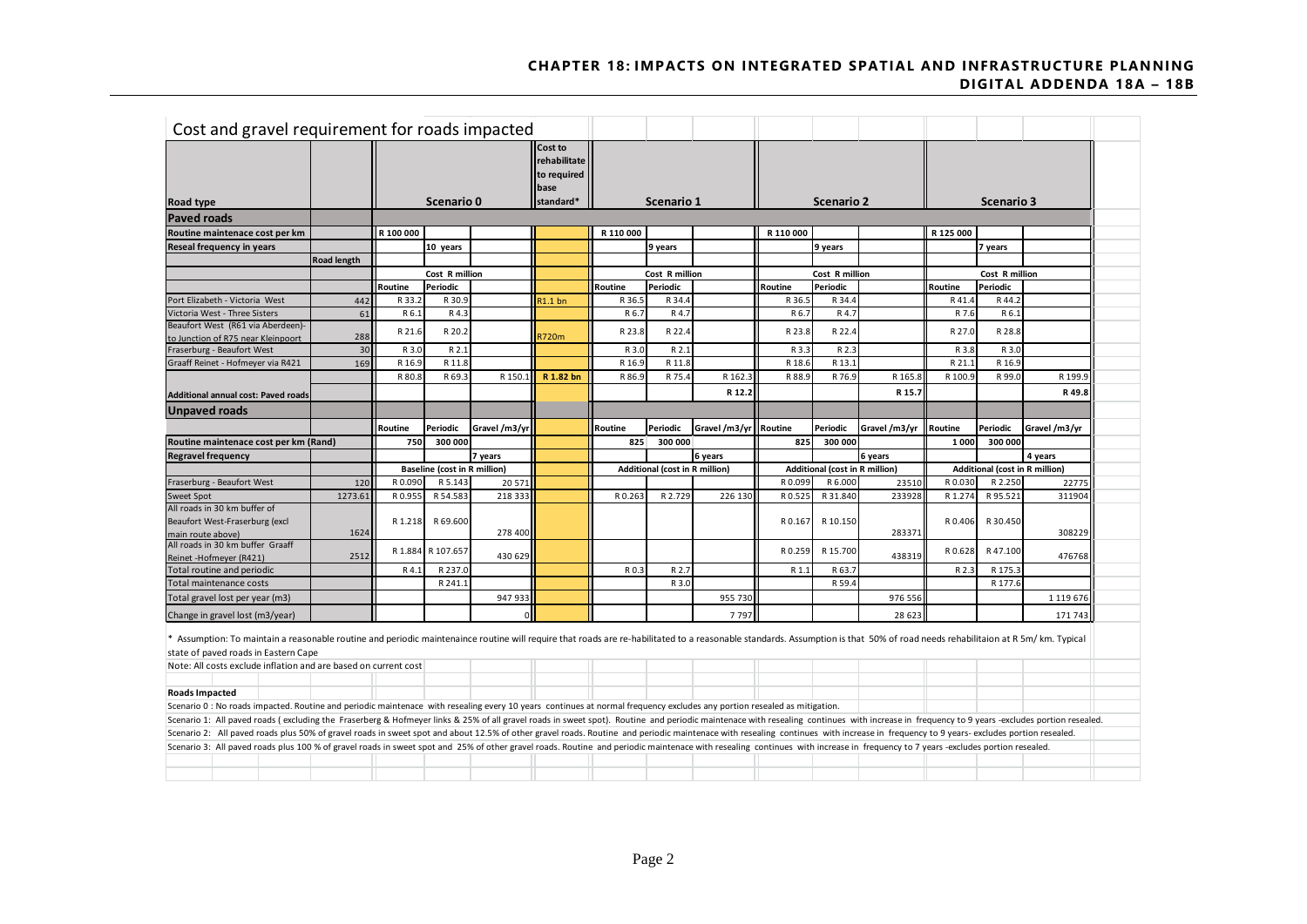

## **Digital Addendum 18B: Maps**

Document Path: D:\39p2068 - EDD Functional Regions (EvhPeb15)\6. Information\Geo\_Spatial\Projects\Job\_driver\_projects\Green\_energy2 updated.mxd

Figure 18B(i): Overview of Regional Green Energy Projects in the application pipeline (2014).

SOURCE: Van Huyssteen, E., Maritz, J. Oranje, M., Jordaan, A. Rogerson, C., Loots, A., Green, C. and McKelly, D. 2014. Resource Document: Towards Spatial Perspectives in support of the NGP. Unpublished working paper prepared for the Department of Economic Development, South Africa.